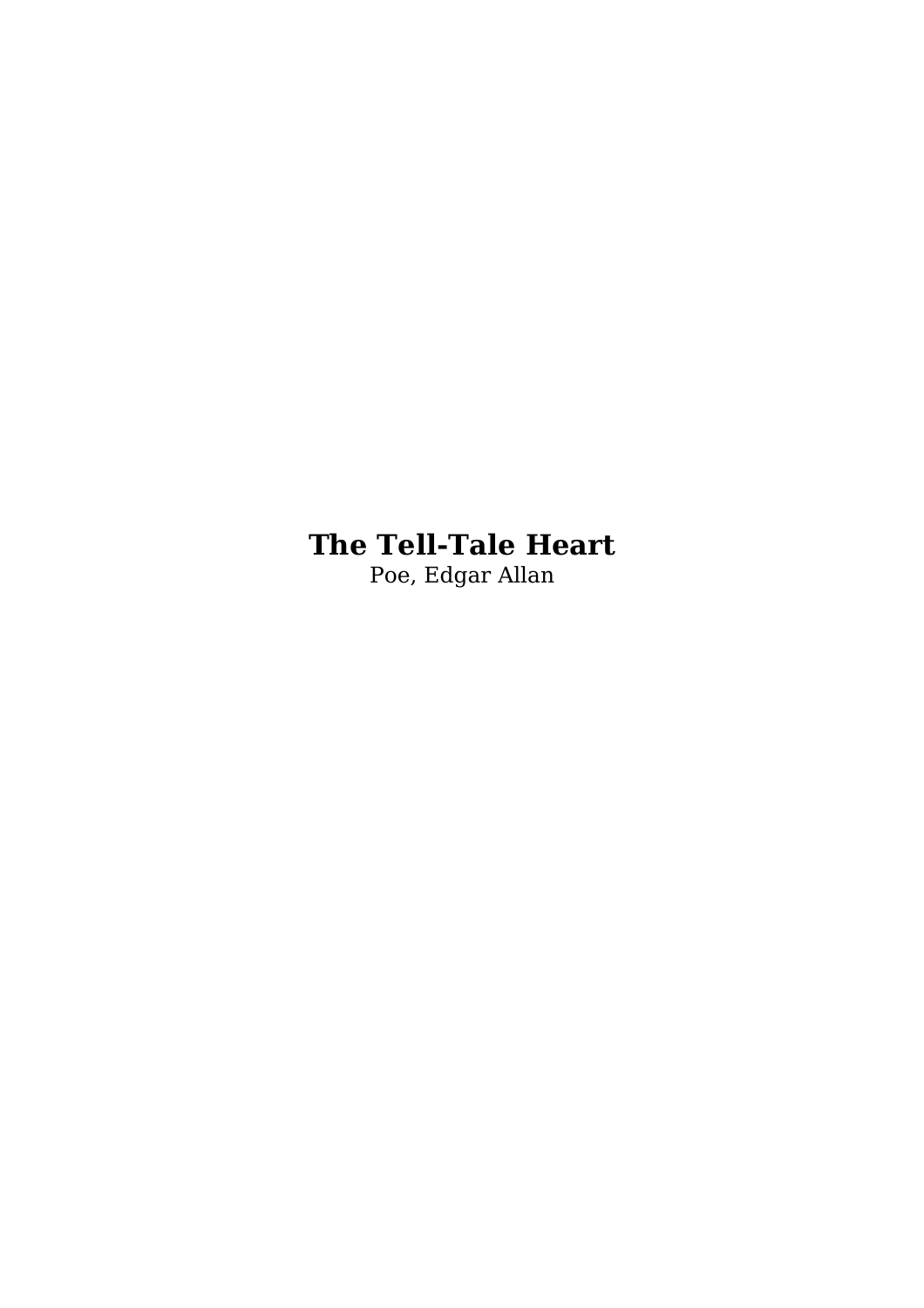TRUE! – nervous – very, very dreadfully nervous I had been and am; but why will you say that I am mad? The disease had sharpened my senses – not destroyed – not dulled them. Above all was the sense of hearing acute. I heard all things in the heaven and in the earth. I heard many things in hell. How, then, am I mad? Hearken! and observe how healthily – how calmly I can tell you the whole story.

It is impossible to say how first the idea entered my brain; but once conceived, it haunted me day and night. Object there was none. Passion there was none. I loved the old man. He had never wronged me. He had never given me insult. For his gold I had no desire. I think it was his eye! yes, it was this! He had the eye of a vulture –a pale blue eye, with a film over it. Whenever it fell upon me, my blood ran cold; and so by degrees – very gradually –I made up my mind to take the life of the old man, and thus rid myself of the eye forever.

Now this is the point. You fancy me mad. Madmen know nothing. But you should have seen me. You should have seen how wisely I proceeded –with what caution –with what foresight –with what dissimulation I went to work! I was never kinder to the old man than during the whole week before I killed him. And every night, about midnight, I turned the latch of his door and opened it –oh so gently! And then, when I had made an opening sufficient for my head, I put in a dark lantern, all closed, closed, so that no light shone out, and then I thrust in my head. Oh, you would have laughed to see how cunningly I thrust it in! I moved it slowly –very, very slowly, so that I might not disturb the old man's sleep. It took me an hour to place my whole head within the opening so far that I could see him as he lay upon his bed. Ha! –would a madman have been so wise as this? And then, when my head was well in the room, I undid the lantern cautiously –oh, so cautiously –cautiously (for the hinges creaked) –I undid it just so much that a single thin ray fell upon the vulture eye. And this I did for seven long nights –every night just at midnight –but I found the eye always closed; and so it was impossible to do the work; for it was not the old man who vexed me, but his Evil Eye. And every morning, when the day broke, I went boldly into the chamber, and spoke courageously to him, calling him by name in a hearty tone, and inquiring how he has passed the night. So you see he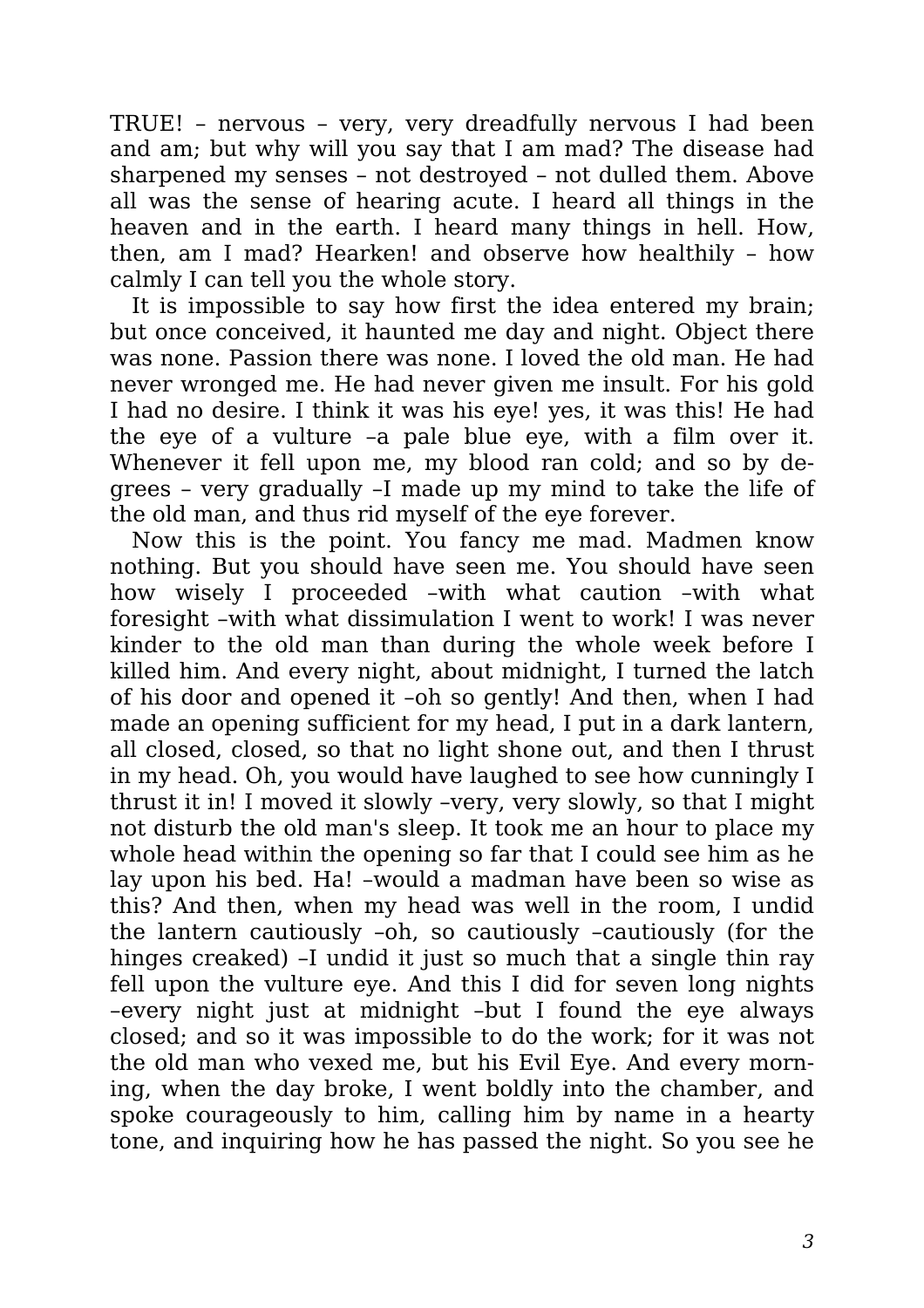would have been a very profound old man, indeed, to suspect that every night, just at twelve, I looked in upon him while he slept.

Upon the eighth night I was more than usually cautious in opening the door. A watch's minute hand moves more quickly than did mine. Never before that night had I felt the extent of my own powers –of my sagacity. I could scarcely contain my feelings of triumph. To think that there I was, opening the door, little by little, and he not even to dream of my secret deeds or thoughts. I fairly chuckled at the idea; and perhaps he heard me; for he moved on the bed suddenly, as if startled. Now you may think that I drew back –but no. His room was as black as pitch with the thick darkness, (for the shutters were close fastened, through fear of robbers,) and so I knew that he could not see the opening of the door, and I kept pushing it on steadily, steadily.

I had my head in, and was about to open the lantern, when my thumb slipped upon the tin fastening, and the old man sprang up in bed, crying out –"Who's there?"

I kept quite still and said nothing. For a whole hour I did not move a muscle, and in the meantime I did not hear him lie down. He was still sitting up in the bed listening; –just as I have done, night after night, hearkening to the death watches in the wall.

Presently I heard a slight groan, and I knew it was the groan of mortal terror. It was not a groan of pain or of grief –oh, no! –it was the low stifled sound that arises from the bottom of the soul when overcharged with awe. I knew the sound well. Many a night, just at midnight, when all the world slept, it has welled up from my own bosom, deepening, with its dreadful echo, the terrors that distracted me. I say I knew it well. I knew what the old man felt, and pitied him, although I chuckled at heart. I knew that he had been lying awake ever since the first slight noise, when he had turned in the bed. His fears had been ever since growing upon him. He had been trying to fancy them causeless, but could not. He had been saying to himself –"It is nothing but the wind in the chimney –it is only a mouse crossing the floor," or "It is merely a cricket which has made a single chirp." Yes, he had been trying to comfort himself with these suppositions: but he had found all in vain. All in vain;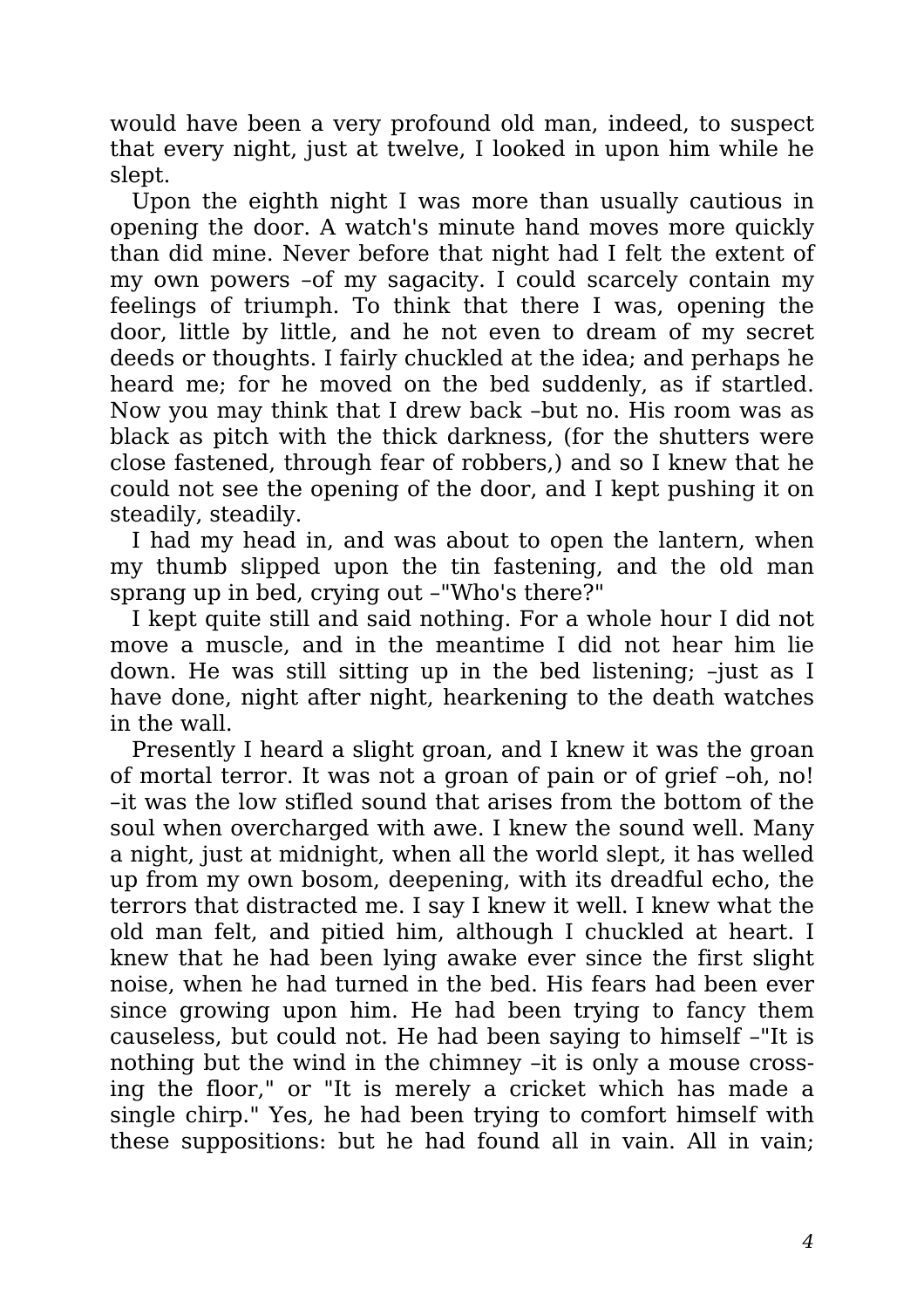because Death, in approaching him had stalked with his black shadow before him, and enveloped the victim. And it was the mournful influence of the unperceived shadow that caused him to feel –although he neither saw nor heard –to feel the presence of my head within the room.

When I had waited a long time, very patiently, without hearing him lie down, I resolved to open a little –a very, very little crevice in the lantern. So I opened it –you cannot imagine how stealthily, stealthily –until, at length a single dim ray, like the thread of the spider, shot from out the crevice and fell full upon the vulture eye.

It was open –wide, wide open –and I grew furious as I gazed upon it. I saw it with perfect distinctness –all a dull blue, with a hideous veil over it that chilled the very marrow in my bones; but I could see nothing else of the old man's face or person: for I had directed the ray as if by instinct, precisely upon the damned spot.

And have I not told you that what you mistake for madness is but over acuteness of the senses? –now, I say, there came to my ears a low, dull, quick sound, such as a watch makes when enveloped in cotton. I knew that sound well, too. It was the beating of the old man's heart. It increased my fury, as the beating of a drum stimulates the soldier into courage.

But even yet I refrained and kept still. I scarcely breathed. I held the lantern motionless. I tried how steadily I could maintain the ray upon the eye. Meantime the hellish tattoo of the heart increased. It grew quicker and quicker, and louder and louder every instant. The old man's terror must have been extreme! It grew louder, I say, louder every moment! –do you mark me well? I have told you that I am nervous: so I am. And now at the dead hour of the night, amid the dreadful silence of that old house, so strange a noise as this excited me to uncontrollable terror. Yet, for some minutes longer I refrained and stood still. But the beating grew louder, louder! I thought the heart must burst. And now a new anxiety seized me –the sound would be heard by a neighbor! The old man's hour had come! With a loud yell, I threw open the lantern and leaped into the room. He shrieked once –once only. In an instant I dragged him to the floor, and pulled the heavy bed over him. I then smiled gaily, to find the deed so far done. But, for many minutes, the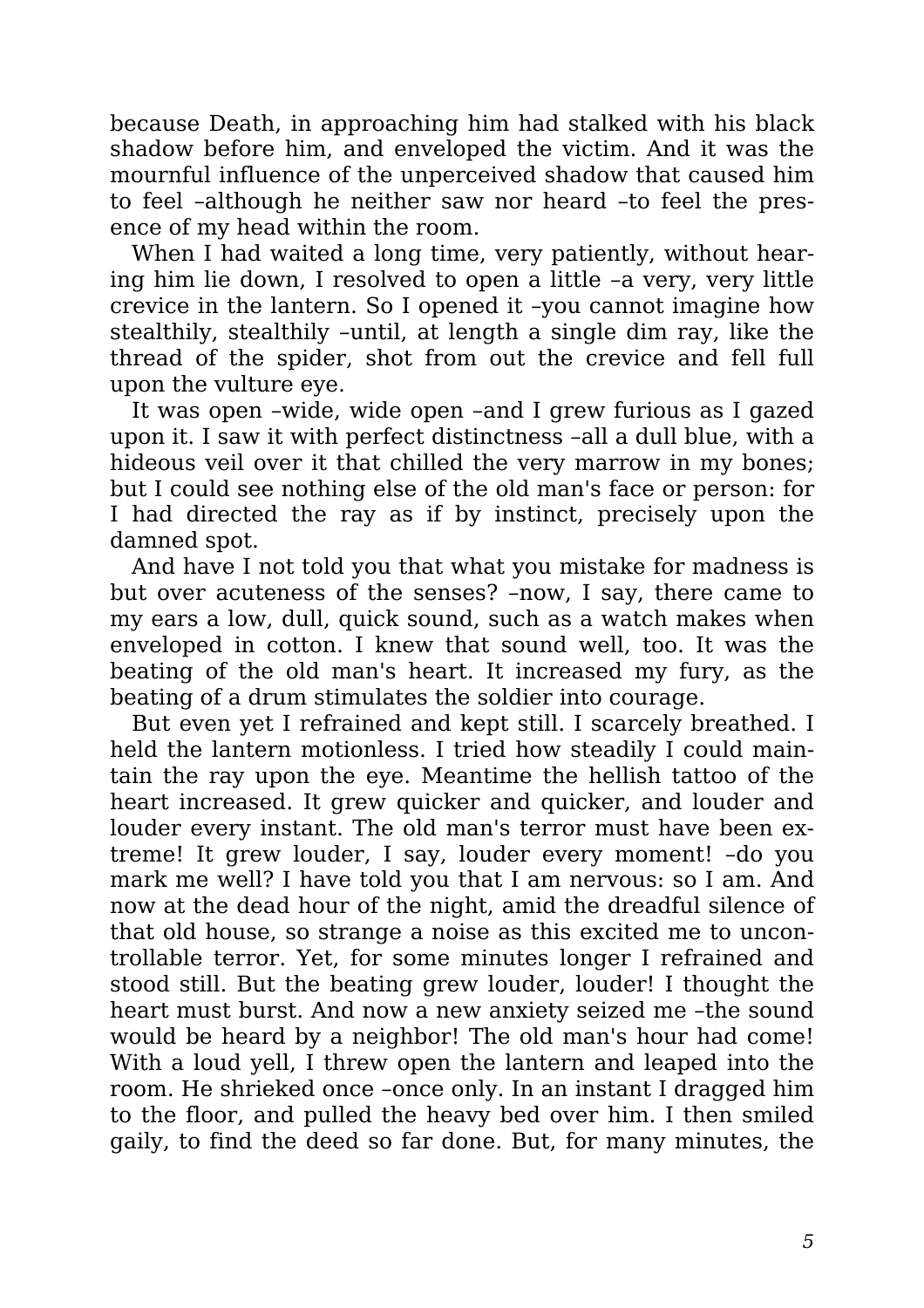heart beat on with a muffled sound. This, however, did not vex me; it would not be heard through the wall. At length it ceased. The old man was dead. I removed the bed and examined the corpse. Yes, he was stone, stone dead. I placed my hand upon the heart and held it there many minutes. There was no pulsation. He was stone dead. His eye would trouble me no more.

If still you think me mad, you will think so no longer when I describe the wise precautions I took for the concealment of the body. The night waned, and I worked hastily, but in silence. First of all I dismembered the corpse. I cut off the head and the arms and the legs.

I then took up three planks from the flooring of the chamber, and deposited all between the scantlings. I then replaced the boards so cleverly, so cunningly, that no human eye – not even his –could have detected any thing wrong. There was nothing to wash out –no stain of any kind –no blood-spot whatever. I had been too wary for that. A tub had caught all -ha! ha!

When I had made an end of these labors, it was four o'clock –still dark as midnight. As the bell sounded the hour, there came a knocking at the street door. I went down to open it with a light heart, –for what had I now to fear? There entered three men, who introduced themselves, with perfect suavity, as officers of the police. A shriek had been heard by a neighbor during the night; suspicion of foul play had been aroused; information had been lodged at the police office, and they (the officers) had been deputed to search the premises.

I smiled, –for what had I to fear? I bade the gentlemen welcome. The shriek, I said, was my own in a dream. The old man, I mentioned, was absent in the country. I took my visitors all over the house. I bade them search –search well. I led them, at length, to his chamber. I showed them his treasures, secure, undisturbed. In the enthusiasm of my confidence, I brought chairs into the room, and desired them here to rest from their fatigues, while I myself, in the wild audacity of my perfect triumph, placed my own seat upon the very spot beneath which reposed the corpse of the victim.

The officers were satisfied. My manner had convinced them. I was singularly at ease. They sat, and while I answered cheerily, they chatted of familiar things. But, ere long, I felt myself getting pale and wished them gone. My head ached, and I